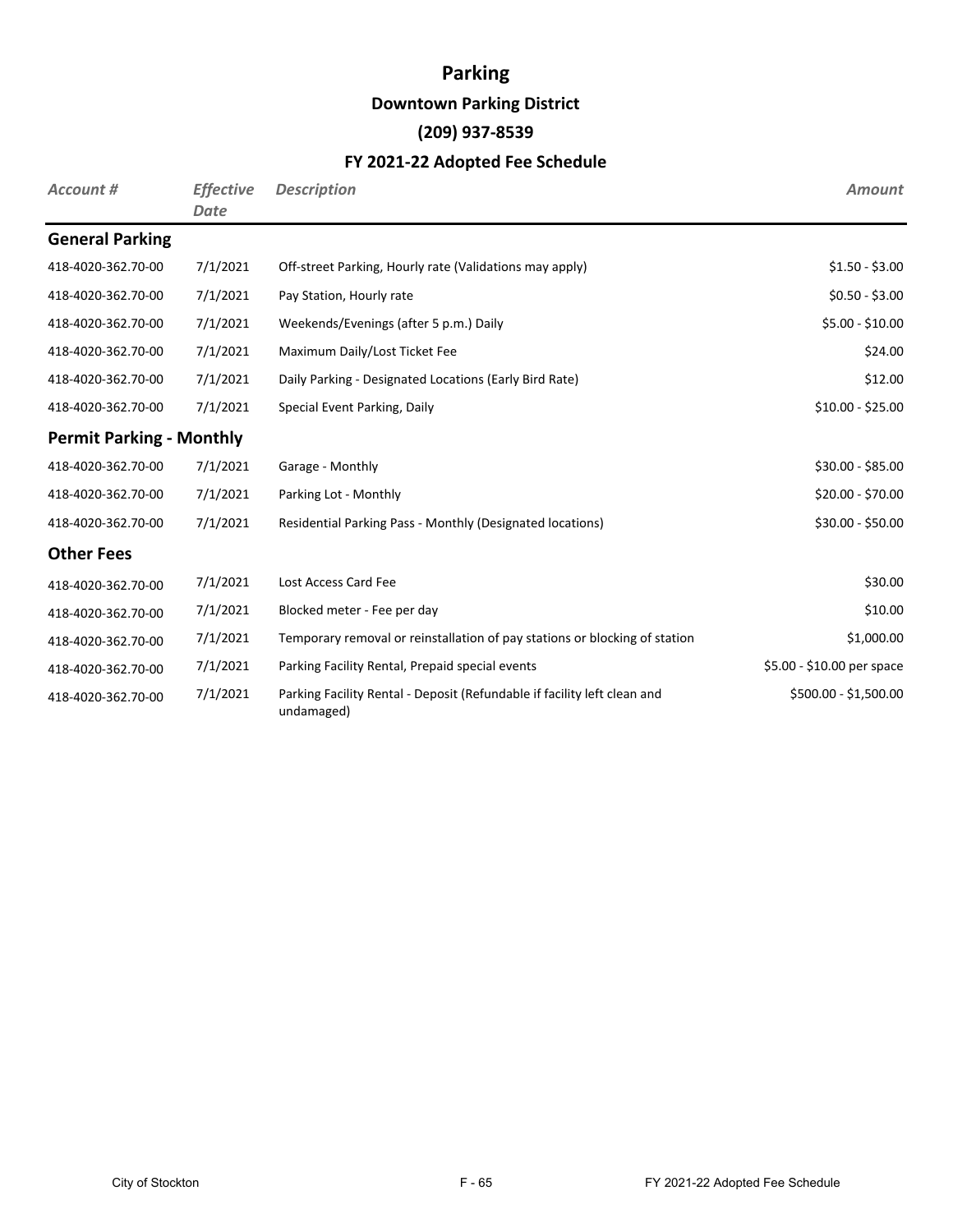## **Parking Parking Bail Schedule (209) 937-8539**

### **FY 2021-22 Adopted Fee Schedule**

| Account #          | <b>Effective</b><br>Date | <b>Description</b>                                                                                        | <b>Amount</b> |
|--------------------|--------------------------|-----------------------------------------------------------------------------------------------------------|---------------|
| 418-4020-362.70-00 | 7/1/2021                 | Trespassing, parking, operation (SMC 9.28.050)                                                            | \$140.00      |
| 418-4020-362.70-00 | 7/1/2021                 | No parking areas (SMC 10.04.580)                                                                          | \$78.00       |
| 418-4020-362.70-00 | 7/1/2021                 | Prohibited ad or sign on vehicle (SMC 10.04.590)                                                          | \$66.00       |
| 418-4020-362.70-00 | 7/1/2021                 | Street storage of vehicles (SMC 10.04.600)                                                                | \$47.00       |
| 418-4020-362.70-00 | 7/1/2021                 | Parking of vehicle no motive power (SMC 10.04.610)                                                        | \$78.00       |
| 418-4020-362.70-00 | 7/1/2021                 | Disobey-emergency parking signs (SMC 10.04.620)                                                           | \$78.00       |
| 418-4020-362.70-00 | 7/1/2021                 | Signs to be erected (SMC 10.04.650)                                                                       | \$39.00       |
| 418-4020-362.70-00 | 7/1/2021                 | Occupying disabled person parking (SMC 10.04.690)                                                         | \$333.00      |
| 418-4020-362.70-00 | 7/1/2021                 | Parking out of space marking on street (SMC 10.04.740)                                                    | \$78.00       |
| 418-4020-362.70-00 | 7/1/2021                 | Parking not to obstruct traffic (SMC 10.04.750)                                                           | \$39.00       |
| 418-4020-362.70-00 | 7/1/2021                 | Parking in alleys (SMC 10.04.760)                                                                         | \$50.00       |
| 418-4020-362.70-00 | 7/1/2021                 | Keys in unattended vehicle (SMC 10.04.780 A)                                                              | \$39.00       |
| 418-4020-362.70-00 | 7/1/2021                 | Angle parking not adjacent to curb (SMC 10.04.790)                                                        | \$78.00       |
| 418-4020-362.70-00 | 7/1/2021                 | Parking in public parks (SMC 10.04.800)                                                                   | \$57.00       |
| 418-4020-362.70-00 | 7/1/2021                 | Double vehicle/boat trailer stalls parking area (SMC 10.04.810)                                           | \$66.00       |
| 418-4020-362.70-00 | 7/1/2021                 | Stopping / parking in yellow loading zones (SMC 10.04.830)                                                | \$78.00       |
| 418-4020-362.70-00 | 7/1/2021                 | Stopping for loading or unloading in a certain portion of the Central Traffic<br>District (SMC 10.04.850) | \$66.00       |
| 418-4020-362.70-00 | 7/1/2021                 | Stopping for loading or unloading during certain hours in the Central Traffic<br>District (SMC 10.04.870) | \$66.00       |
| 418-4020-362.70-00 | 7/1/2021                 | Special loading zones (SMC 10.04.900)                                                                     | \$78.00       |
| 418-4020-362.70-00 | 7/1/2021                 | Use of hooded meter loading zone (SMC 10.04.970)                                                          | \$66.00       |
| 418-4020-362.70-00 | 7/1/2021                 | Occupying passenger loading zones (SMC 10.04.1000)                                                        | \$78.00       |
| 418-4020-362.70-00 | 7/1/2021                 | Occupying bus zones (SMC 10.04.1020)                                                                      | \$78.00       |
| 418-4020-362.70-00 | 7/1/2021                 | Funeral & wedding zones (SMC 10.04.1030)                                                                  | \$66.00       |
| 418-4020-362.70-00 | 7/1/2021                 | Restricted parking after posting (SMC 10.04.1040)                                                         | \$52.00       |
| 418-4020-362.70-00 | 7/1/2021                 | Official parking areas (SMC 10.04.1050)                                                                   | \$78.00       |
| 418-4020-362.70-00 | 7/1/2021                 | 12 & 24 minute parking zones (SMC 10.04.1060)                                                             | \$51.00       |
| 418-4020-362.70-00 | 7/1/2021                 | All night parking in meter zone (SMC 10.04.1070)                                                          | \$44.00       |
| 418-4020-362.70-00 | 7/1/2021                 | All night parking commercial vehicle in meter zone (SMC 10.04.1080)                                       | \$66.00       |
| 418-4020-362.70-00 | 7/1/2021                 | Occupying fire lanes (SMC 10.04.1090)                                                                     | \$78.00       |
| 418-4020-362.70-00 | 7/1/2021                 | Over 3-ton truck parking (SMC 10.08.040)                                                                  | \$149.00      |
| 418-4020-362.70-00 | 7/1/2021                 | Unattended taxicabs (SMC 5.84.390)                                                                        | \$66.00       |
| 418-4020-362.70-00 | 7/1/2021                 | Standing/parking undesignated stand (SMC 5.84.430)                                                        | \$66.00       |